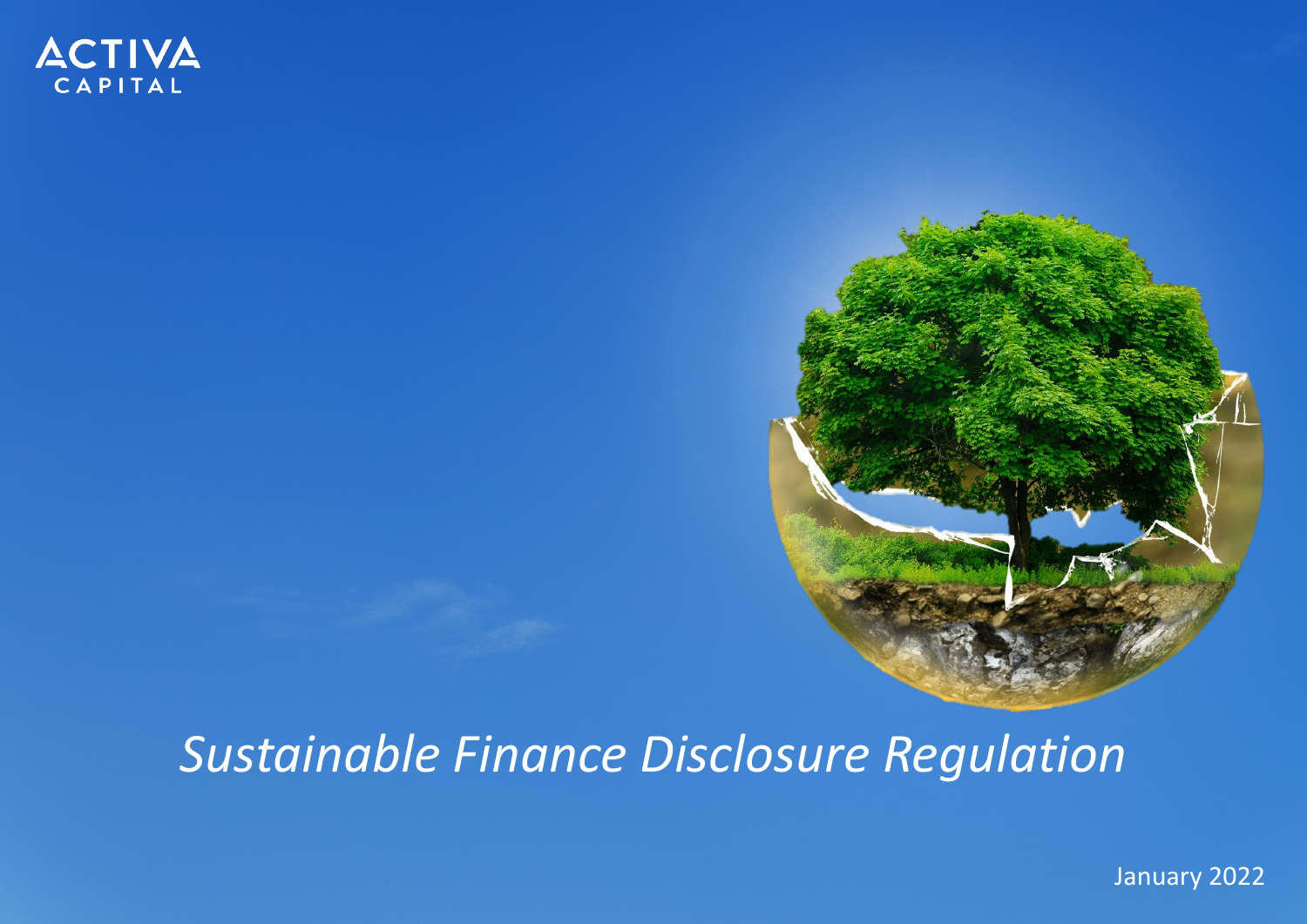



**02** Transparency on adverse sustainability impacts at entity level



Transparency of remuneration policies in relation to the integration of sustainability risks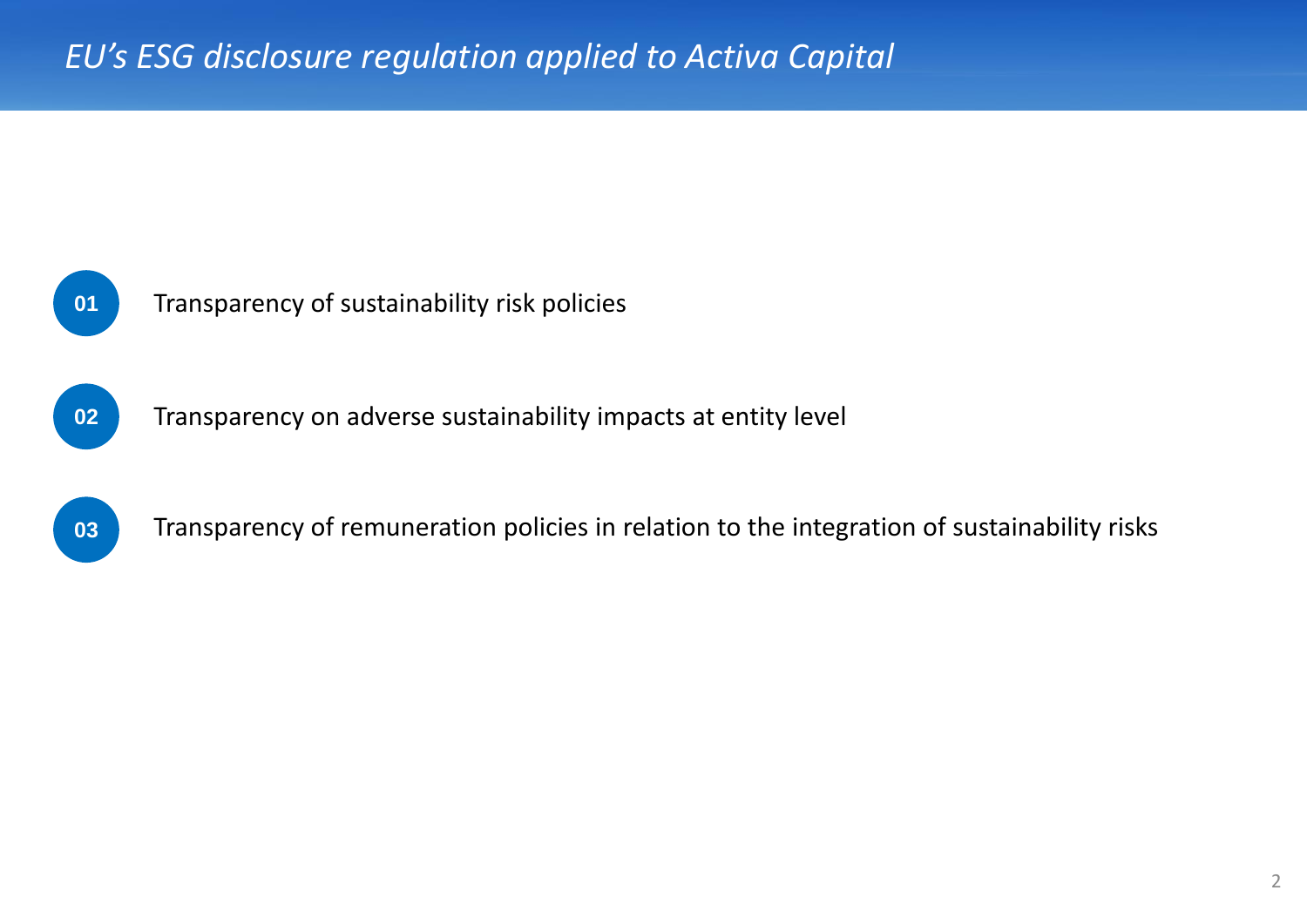## ❑ **Our charter**

Activa Capital is based on its sustainable development charter, which it regularly updates. This charter details the ESG axes that we wish to pursue, in particular :

- $\triangleright$  optimize the environmental impact,
- $\triangleright$  promote responsible human resources management,
- $\triangleright$  ensure exemplary governance and develop responsible and societal commitment.

Our charter is publicly accessible on our website : [https://www.activacapital.com/images/stories/PDF/2020/Charte\\_esg\\_va.pdf](https://www.activacapital.com/images/stories/PDF/2020/Charte_esg_va.pdf)

Additional information related to our ESG policy is also available on our website.

## ❑ **Risk management**

The Chief Financial Officer of Activa Capital is responsible for risk management. The risk mapping covers all operational risks, fund policy and compliance with regulatory ratios.

Once a year, during the Supervisory Board meeting called to review the annual financial statements of the management company, the risk manager presents an overview of the risk mapping and risk management systems, with the necessary adjustments.

Finally, an ESG associate is dedicated full-time to monitoring ESG investment policy criteria and the risks associated with these criteria.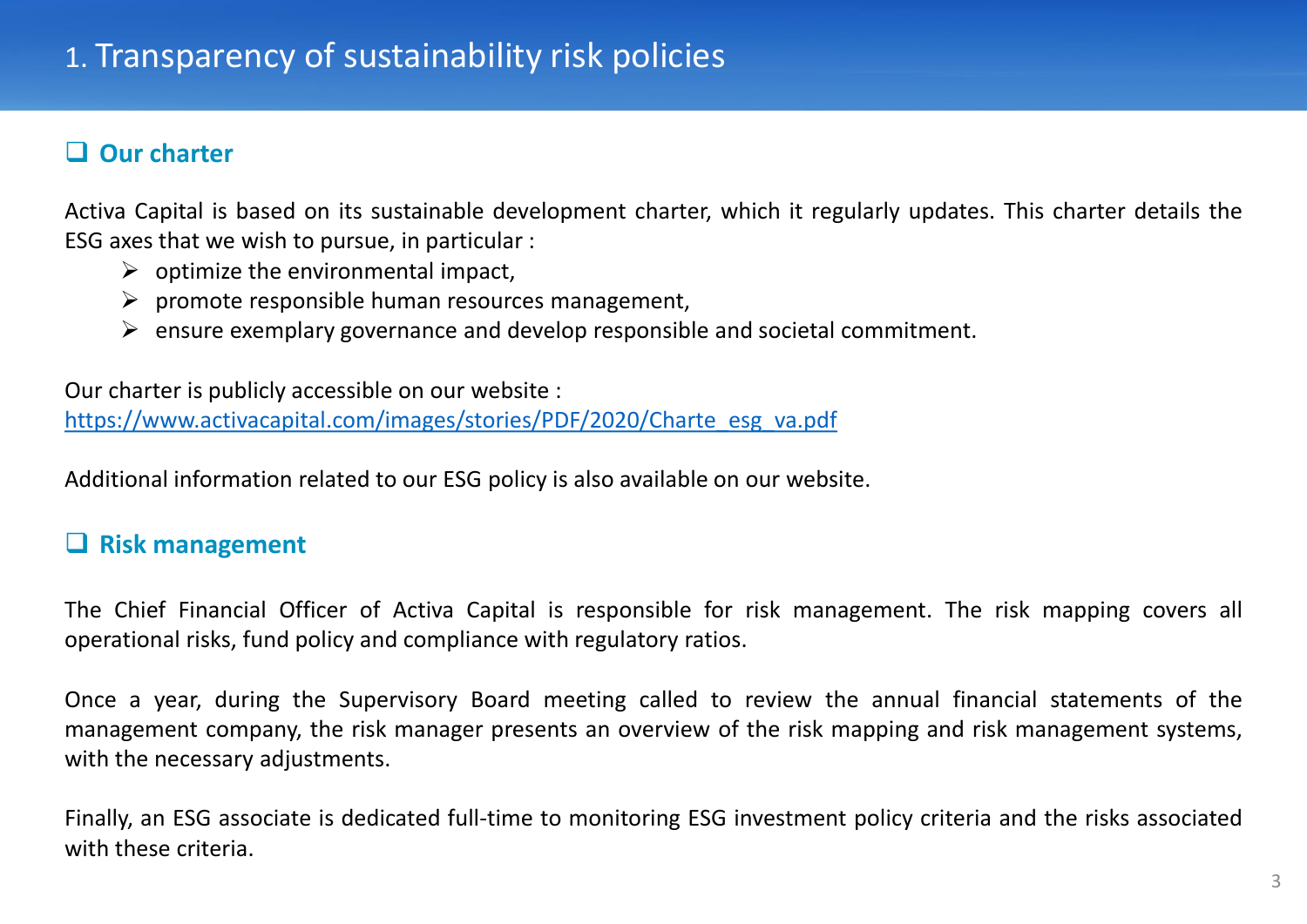Activa Capital has adopted a set of processes to integrate the consideration of ESG issues throughout the investment cycle, the main measures of which are as follows :

## ❑ **Before investment**

o **Excluded sectors**

The Fund will not invest in:

Any other private equity fund or other mutual fund, in any real estate that is held solely for investment purposes or that is not an inherent part of or a normal extension of the conduct of business.

Activa Capital has established **sectoral exclusion** criteria:

For **ethical reasons**, the following are excluded:

- All economic activities that are illegal under the laws or regulations applicable to the fund;
- Companies that do not comply with the Ottawa and Oslo treaties on controversial weapons (landmines and cluster bombs);
- Companies that manufacture or trade in antipersonnel weapons, cluster bombs, chemical or biological weapons;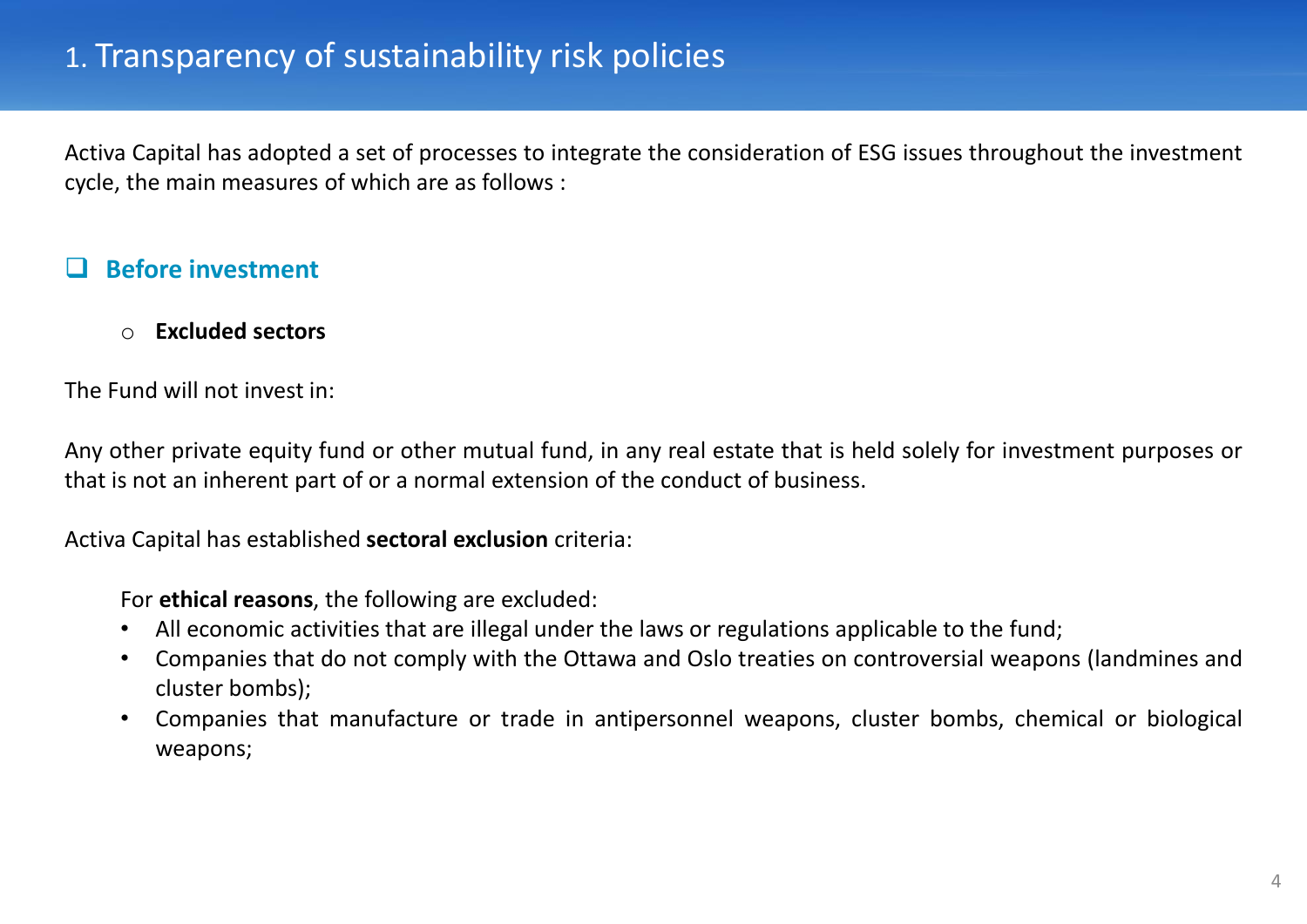- Businesses in the following sectors:
	- Tobacco and related products
	- Distilled alcoholic beverages and related products
	- Gambling and gaming-related products
	- Prostitution and pimping
	- Human cloning except for research, development or application for therapeutic purposes or genetically modified organisms (GMOs)

#### For **environmental reasons**, excluded are:

- Businesses that derive revenue from:
- Generating or trading electricity through a coal-fired power plant
- Coal mining

#### o **Internal analysis**

Each company is subject to an ESG analysis carried out by Activa Capital. This analysis is included in the final investment grade.

The purpose of this analysis is to list the ESG risks and opportunities of the investment. Depending on their materiality on the value of an asset, a more in-depth analysis may be carried out. Below is a non-exhaustive list of the elements studied: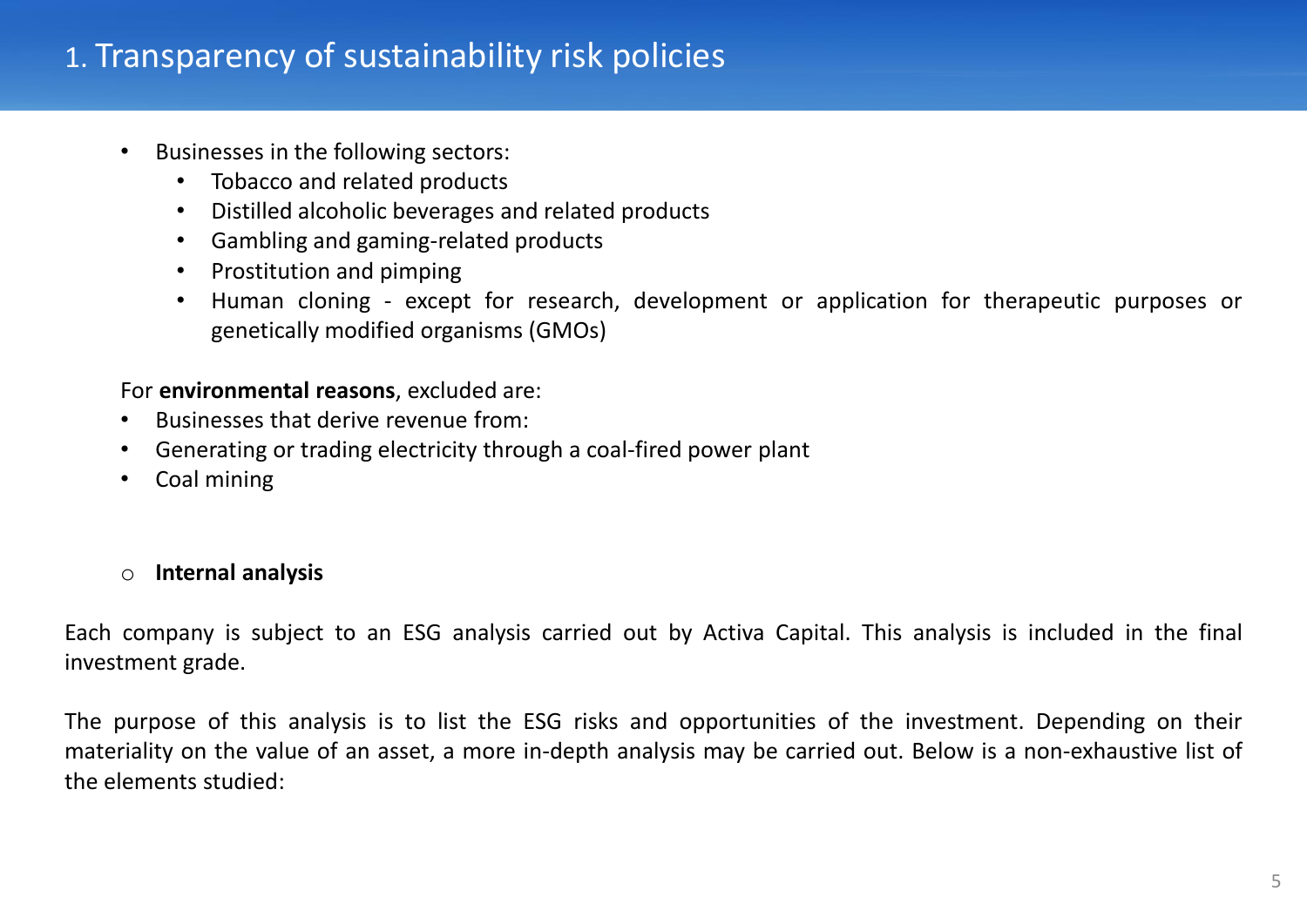#### o **Environnement**

- Geographical location of the company and its subsidiaries
- Importance of the use of raw materials for operations
- Immediate environmental risks to the company and its areas of operation (risk of natural disasters)

#### o **Social**

- Data on the workforce (size; diversity; distribution France/foreign)
- Type of work: manual/office, with the risks involved
- Presence of a human resources department and internal organization

#### o **Governance**

- Type of enterprise; structure and composition of executive bodies
- **Search for controversies**
- Analysis of corruption risks
- Reputation and opinions, especially on the Internet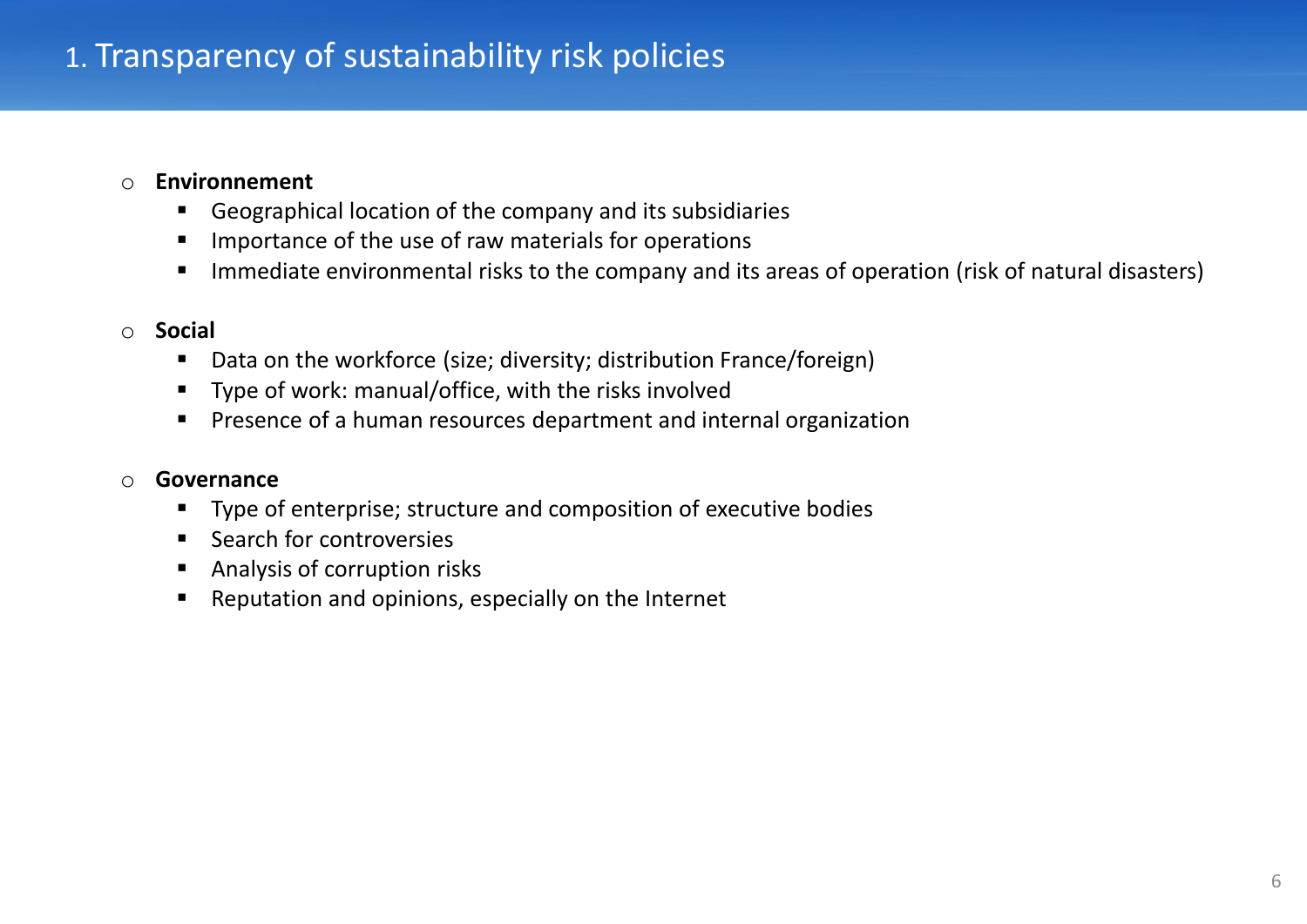## ❑ **During the investment**

#### o **Conduct an ESG audit**

A post-investment ESG audit is systematically carried out. This audit provides an in-depth analysis of the main ESG issues and aims to set up an action plan with the key managers of the companies in charge of the identified issues.

#### o **Monitoring of ESG projects**

The ESG associate meets regularly with key people for this project and ensures that they progress according to the plan. In addition, each year, ESG reporting is sent to the participations to monitor the evolution of several indicators and to assess the measures implemented.

#### o **Supervisory Committee**

ESG topics are systematically addressed by the Supervisory Committee. By allowing a better sharing of project progress, the consideration of ESG issues in the company's management is reinforced.

#### ❑ **At exit**

Depending on the profile of the divested company, a Vendor Due Diligence can be carried out in order to assess the progress of ESG issues and highlight them for the purchaser. Failing this, Activa Capital will make available to the purchaser any ESG information deemed useful.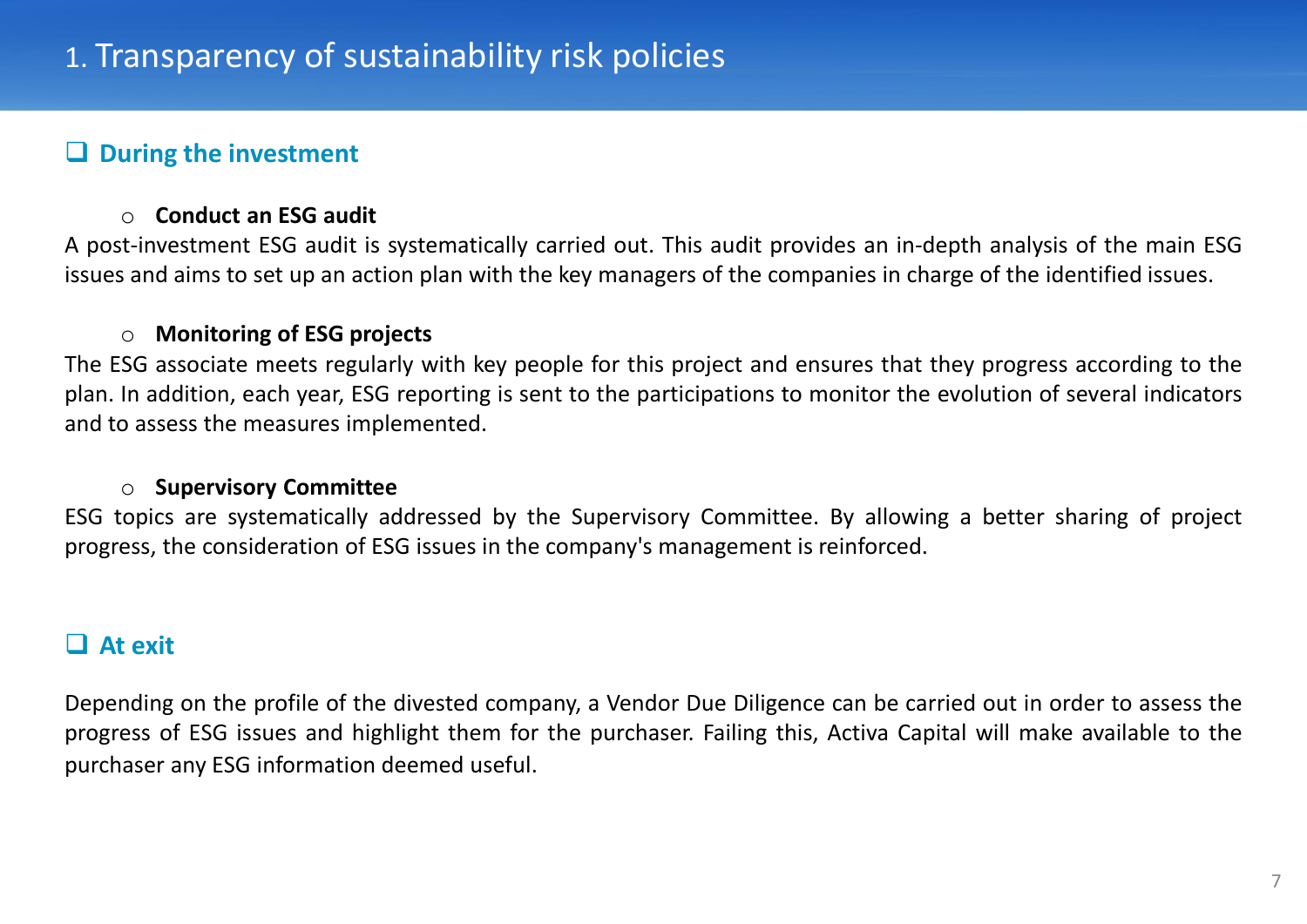Activa Capital is convinced that non-financial performance, as well as financial performance, confers greater sustainability to its investments and creates value. Activa Capital is committed to developing it by respecting the commitments it has made by becoming a signatory to principles, manifests, initiatives or charters.

## ❑ **PRI**

The signing of the PRI in January 2010 marks the continuation of our commitment to measure and encourage responsible actions by the companies in which we invest. Accordingly, we make the following commitments as soon as they are in line with our fiduciary responsibilities :

- $\triangleright$  We integrate ESG issues into our decision-making and investment analysis processes.
- $\triangleright$  We are active shareholders and integrate ESG issues into our shareholding policies and procedures.
- $\triangleright$  We ask, as much as possible, that the entities in which we invest be transparent about ESG issues.
- $\triangleright$  We encourage the adoption and implementation of the Principles in the investment sector.
- $\triangleright$  We are working together to improve the effectiveness of our implementation of the Principles.
- $\triangleright$  We each report on our activities and progress in implementing the 6 Principles.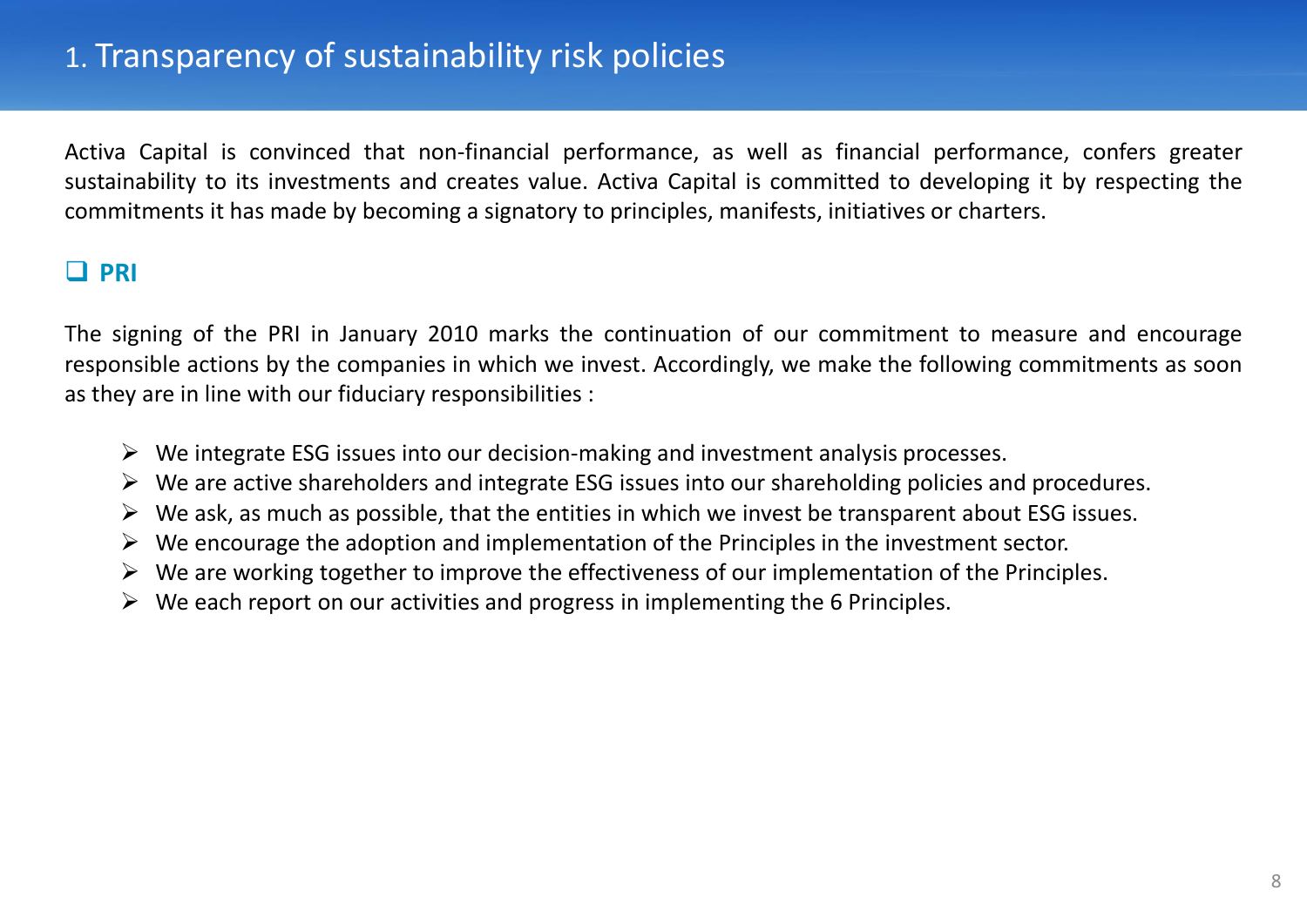# ❑ **IC20**

In 2016, Activa Capital made a commitment to the iC20 (Climate 2020 Initiative) to contribute to the COP21 objective of limiting global warming to two degrees. As a signatory to the iC20, Activa Capital undertakes to :

- $\triangleright$  Recognize that climate change will have economic impacts that represent risks and opportunities for companies.
- $\triangleright$  Take into account climate issues over the entire investment period.
- $\triangleright$  Carry out a progressive measurement of the portfolio's carbon footprint for companies for which this issue is material.
- $\triangleright$  Define, with the management of these companies, an action plan to reduce emissions and adapt to climate change.

# ❑ **The Shift Project**

In 2017, Activa Capital joined the Shift Project, a think tank working towards a carbon-free economy. "An association recognised as a non-profit organisation and guided by the need for scientific rigour, its mission is to enlighten and influence the debate on the energy transition in France and Europe".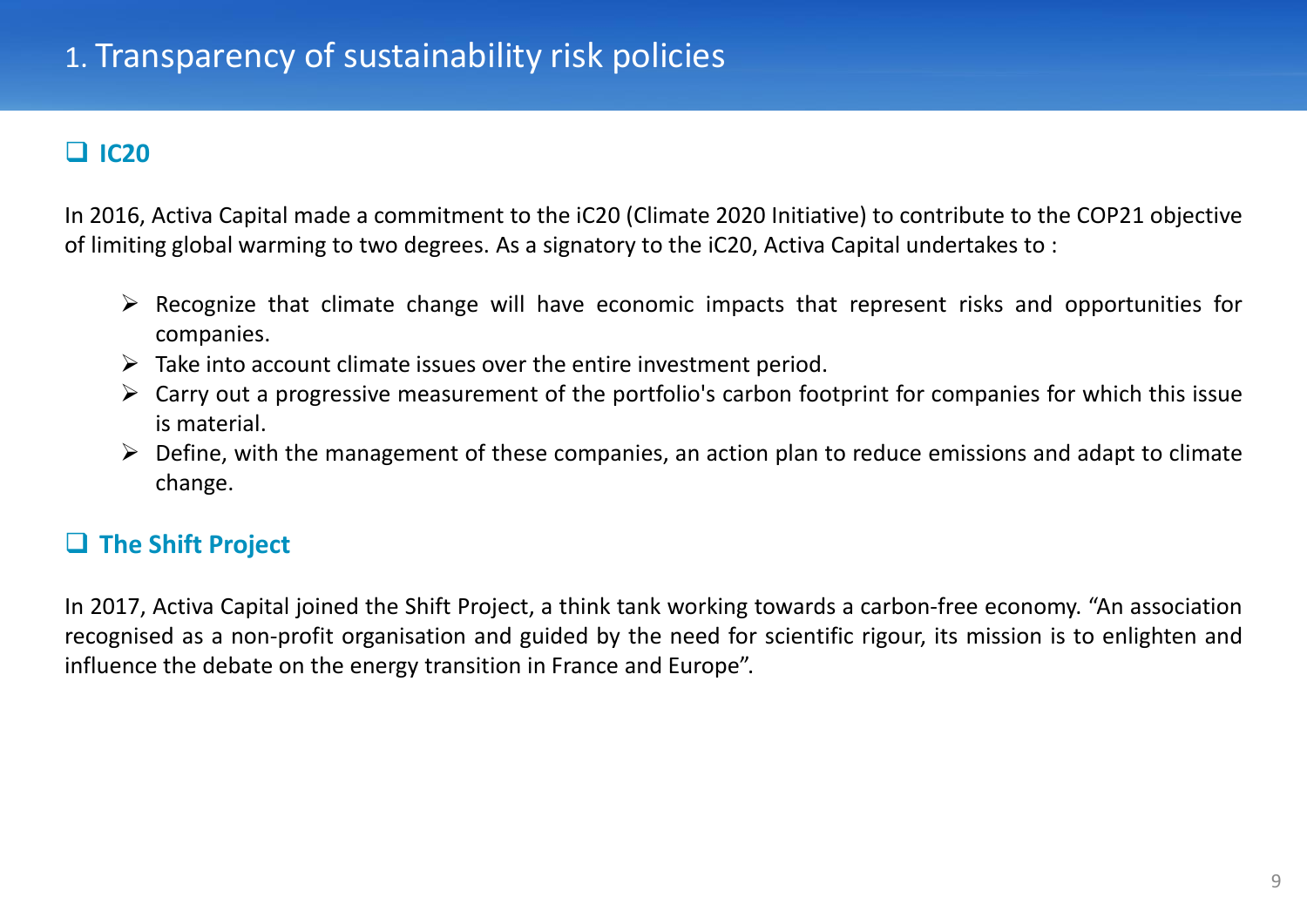## ❑ **Global Compact**

In 2019, Activa Capital became a signatory to the Global Compact dependent on the United Nations. The Global Compact provides a simple, universal and voluntary framework for engagement, based on 10 principles relating to respect for human rights, international labour standards, the environment and the fight against corruption :

- ➢ **Principle 1** : Businesses are encouraged to promote and respect the protection of international human rights law.
- ➢ **Principle 2** : Companies are urged to ensure that they are not complicit in human rights violations.
- ➢ **Principle 3** : Businesses are encouraged to respect freedom of association and to recognize the right to collective bargaining.
- ➢ **Principle 4** : Businesses are encouraged to contribute to the elimination of all forms of forced or compulsory labour.
- ➢ **Principle 5** : Businesses are encouraged to contribute to the effective abolition of child labour.
- ➢ **Principle 6** : Businesses are invited to contribute to the elimination of all discrimination in employment and occupation.
- ➢ **Principle 7** : Businesses are encouraged to apply the precautionary approach to environmental issues.
- ➢ **Principle 8** : Businesses are encouraged to take initiatives to promote greater environmental responsibility.
- ➢ **Principle 9** : Businesses are encouraged to promote the development and diffusion of environmentally friendly technologies.
- ➢ **Principle 10** : Businesses are encouraged to take action against corruption in all its forms, including extortion and bribery.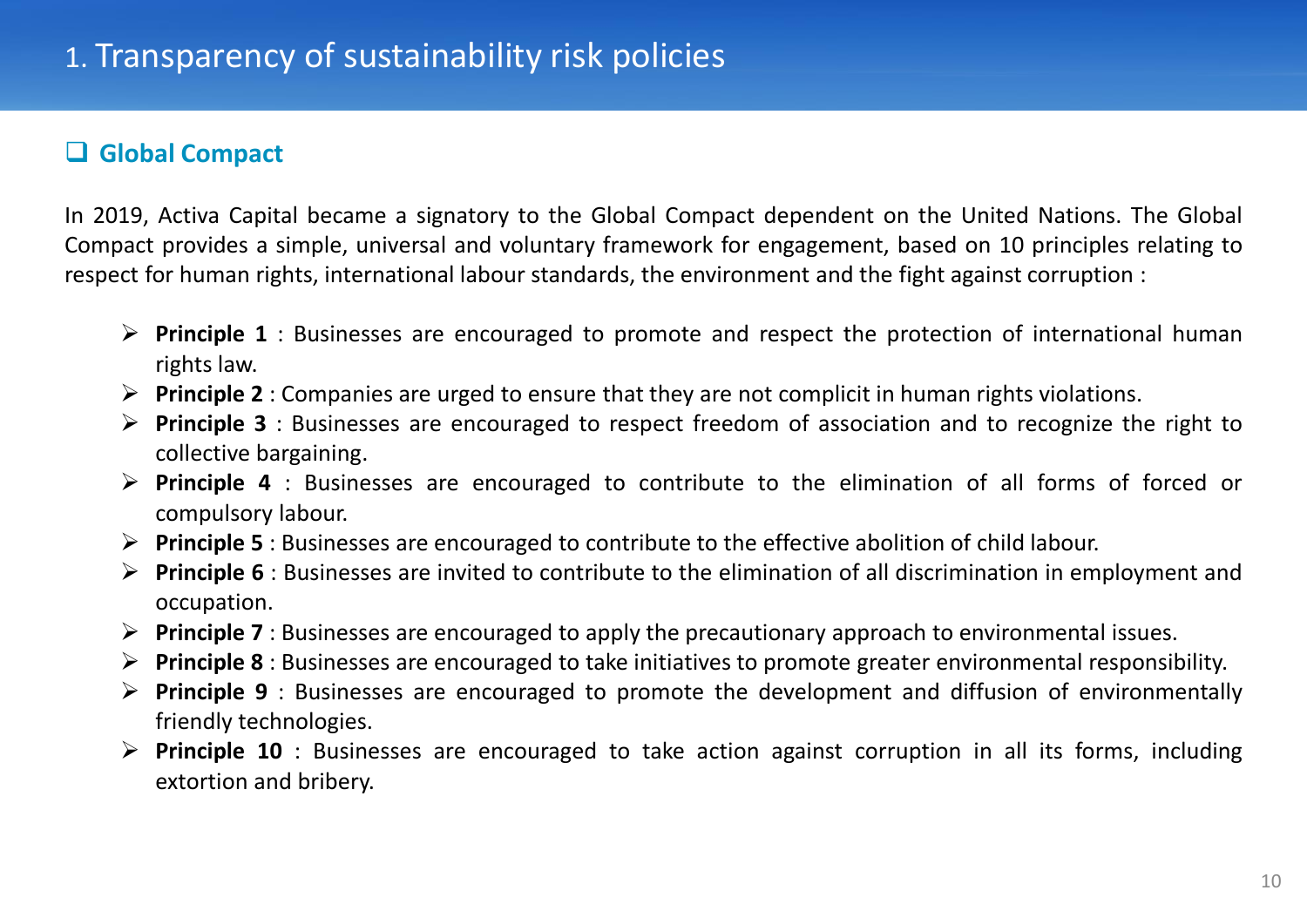Activa Capital conducts ESG analyses prior to the investment phase to investigate the various ESG risks. These ESG analyses mainly focus on the ESG risks for the acquisition target.

After the investment, an ESG due diligence is made with a specialised consulting company in order to establish a more precise mapping of the ESG maturity within the acquired company. This mapping allows Activa Capital to start a comprehensive and preliminary work to consider negative sustainability impacts.

However, these negative impacts can only be accurately obtained through certain impact measures that are costly and difficult to implement for the size of companies in which Activa Capital's funds are shareholders.

For these reasons, Activa Capital does not consider the principal adverse sustainability impact (PAI) as defined by SFDR.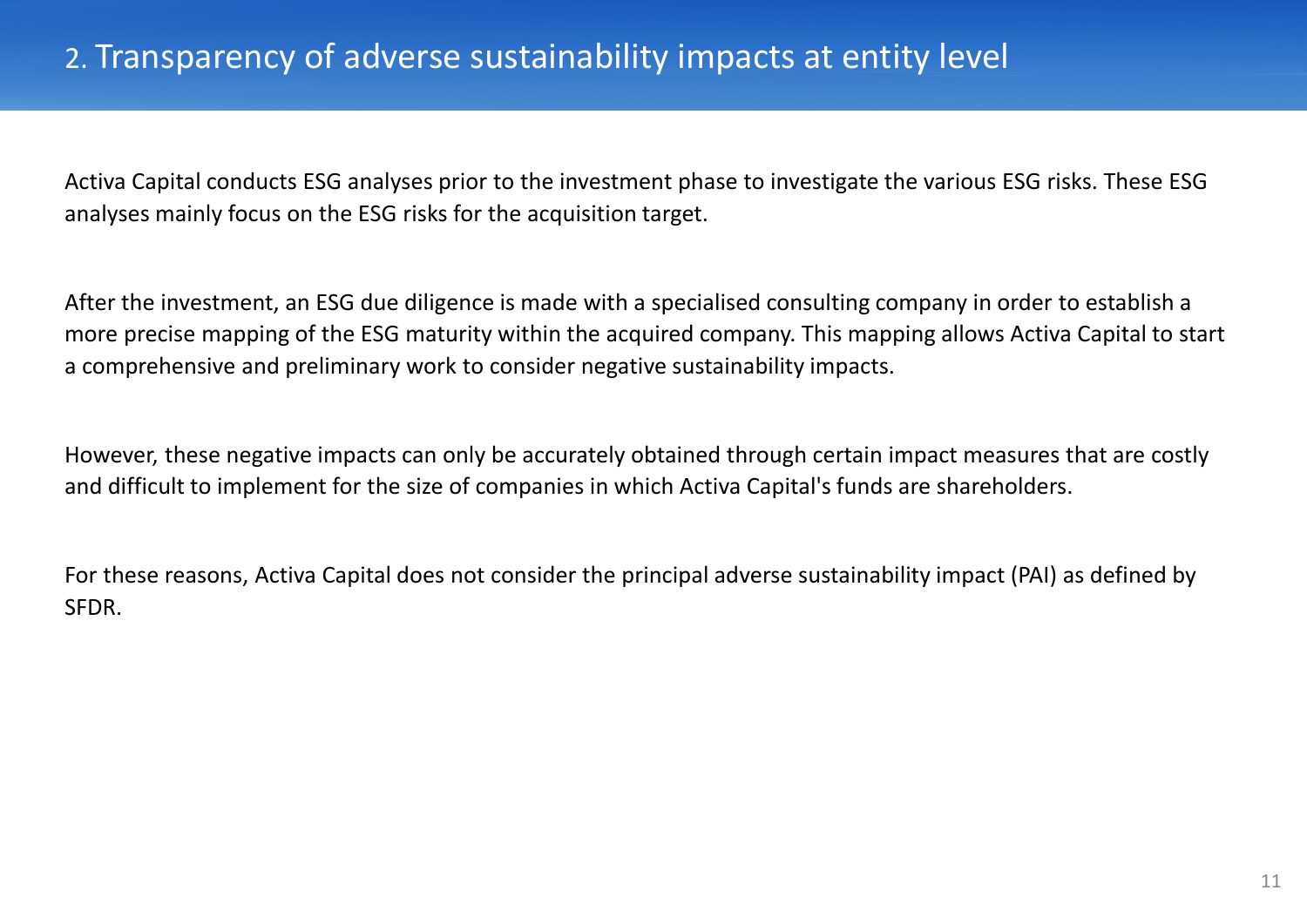# 3. Transparency of remuneration policies in relation to the integration of sustainability risks

Activa Capital has a remuneration policy for managers and employees that complies with the requirements of Directive 2011/61/EU of 8 June 2011 (the "AIFM" Directive) and the guidelines of the European Securities and Markets Authority (ESMA), and in application of the principle of proportionality.

The remuneration policy is built around two key principles:

- $\triangleright$  Ensuring the alignment of the interests of the management company, its staff and the shareholders of the funds under management;
- $\triangleright$  Not to encourage excessive risk-taking.

The remuneration policy promotes sound and effective risk management and does not encourage risk-taking that is inconsistent with the investment policies of the funds managed by the management company.

In order to integrate the consideration of sustainability risks into its remuneration policy, Activa Capital has indexed the variable remuneration of the investment team on extra-financial criteria. This commitment confirms Activa Capital's desire to make ESG a structuring element of its investment activity.

The remuneration policy is consistent with the business strategy, objectives, values and interests of the funds managed, and includes measures to avoid conflicts of interest.